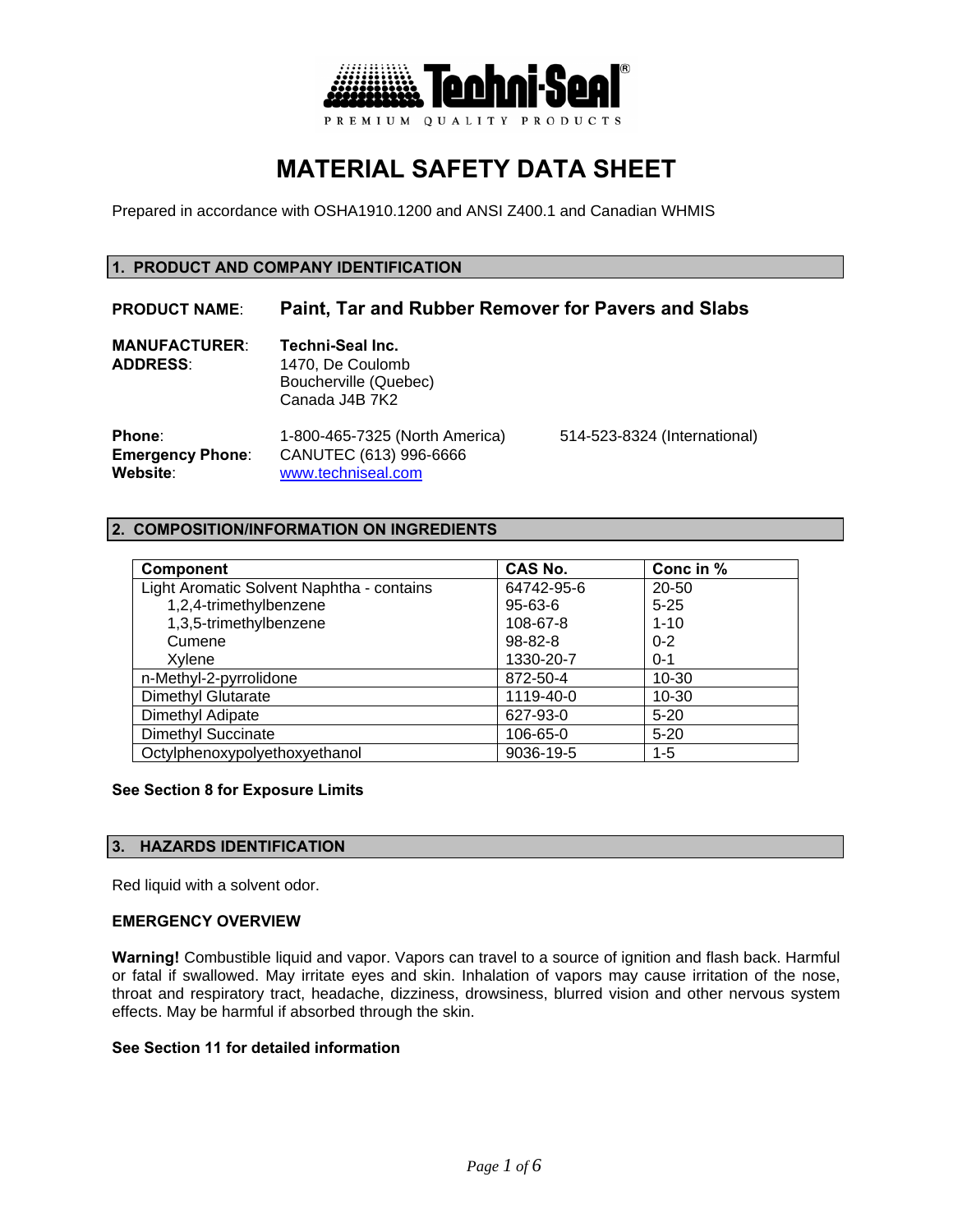#### **4. FIRST AID MEASURES**

**INGESTION**: If conscious, rinse mouth with a small amount of water. Aspiration Hazard – DO NOT induce vomiting. Seek immediate medical attention. Never give anything by mouth to a person who is unconscious or drowsy.

**SKIN CONTACT:** Remove contaminated clothing and wash immediately with plenty of soap and water. Get medical attention if irritation or other symptoms develop. Launder contaminated clothing before reuse.

**EYE CONTACT**: Rinse immediately with plenty of water for 15 minutes, while lifting the eyelids. Get immediate medical attention.

**INHALATION**: Remove affected person from source of exposure. If symptoms of exposure persist, get medical attention. If breathing is difficult, have qualified person administer oxygen. If breathing has stopped, administer artificial respiration and get immediate medical attention.

#### **5. FIRE FIGHTING MEASURES**

**FLASH POINT**: 107°F (42°C) closed cup **AUTOIGNITION TEMPERATURE**: 860-945°F (460-507°C) **FLAMMABILE LIMITS IN AIR** (% BY VOL.) LOWER: 0.01% UPPER:7.9%

**BASIC FIREFIGHTING PROCEDURES**: Use water fog, dry chemical, carbon dioxide or foam. Do not use solid water stream – may spread fire. Firefighters should always wear positive pressure selfcontained breathing apparatus and protective clothing when fighting fires involving chemicals. Cool fire exposed containers with water.

**UNUSUAL FIRE AND EXPLOSION HAZARDS**: Combustible liquid and vapor. Vapors may flow across surfaces and travel to remote ignition sources and flash back. Burning product may float or the surface of water and spread fire. Product is lighter than water and will float on the surface and may be reignited.

**HAZARDOUS DECOMPOSITION PRODUCTS**: Carbon monoxide carbon dioxide, nitrogen oxides, various organic compounds and dense smoke.

## **6. ACCIDENTAL RELEASE MEASURES**

Spill: Evacuate area. Eliminate all sources of ignition including electric motors and pilot lights. Ventilate area. Wear appropriate protective clothing to avoid eye and skin contact including impervious gloves, safety goggles and respirator if needed. Contain and collect using an inert absorbent. Place into an appropriate container for disposal. Dike large spills and collect into appropriate containers. Prevent spill from entering waterways or sewers. Report spills and releases as required to appropriate authorities.

## **7. HANDLING AND STORAGE**

**HANDLING**: Avoid breathing vapors. Use only with adequate ventilation. Avoid contact with the eyes, skin and clothing. Wear appropriate protective clothing and equipment handling this material. Wash thoroughly after handling. Do not eat, drink or smoke in the work area. Keep product away from heat, flames and all other sources of ignition. Electrostatic discharge may cause fire. Electrically bond and ground metal containers during transfer. No smoking in use or storage areas. Keep containers closed when not in use.

**STORAGE**: Store in cool, dry, well-ventilated area. Keep containers closed. Keep away from incompatible materials (see Section 10). Do not store in direct sunlight.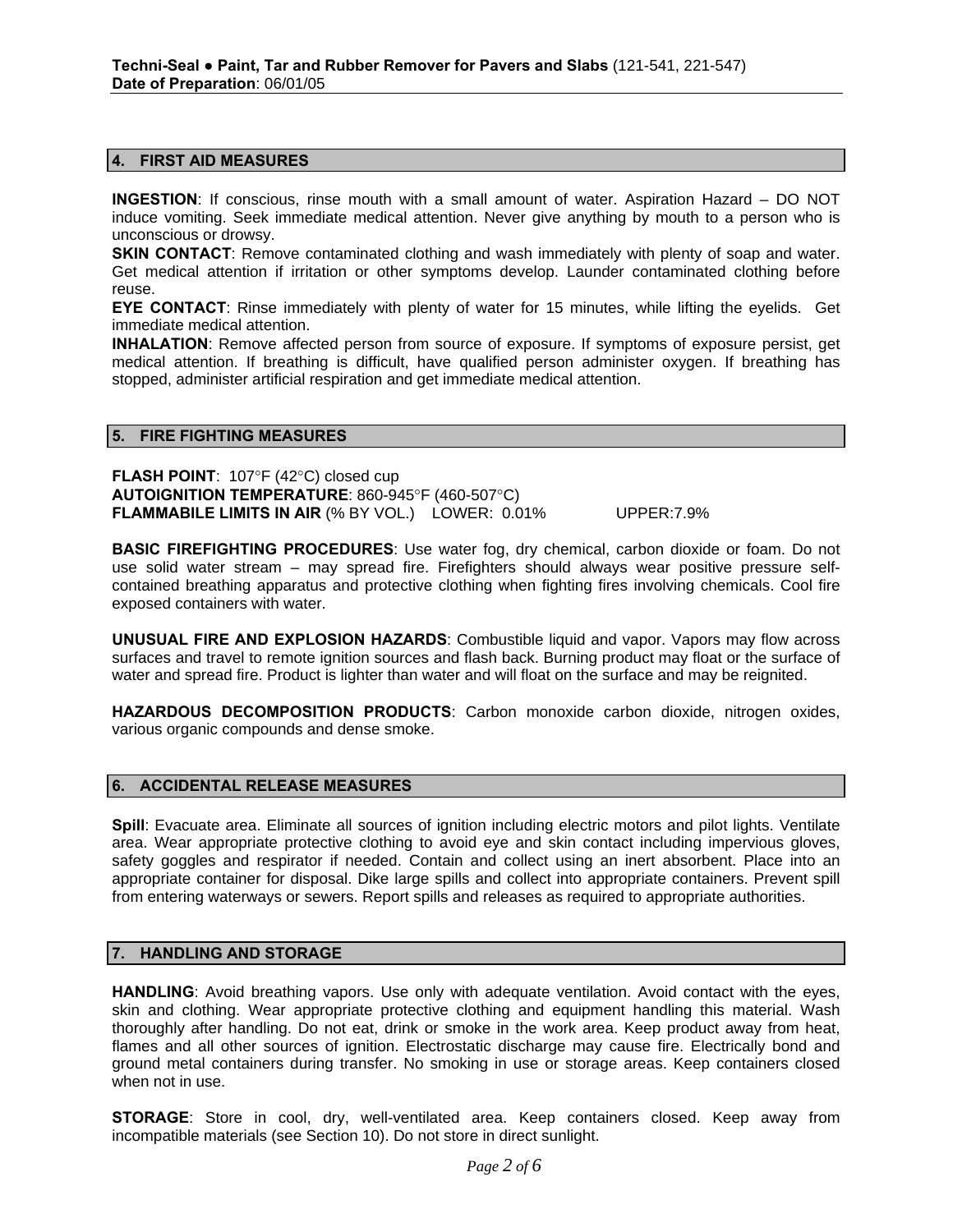**EMPTY CONTAINERS**: Empty containers may contain product residue and may be dangerous. Do not cut, weld, drill, etc. on or near containers, even empty containers, as fire or explosion may occur. Follow all MSDS precautions in handling empty containers.

## **8. EXPOSURE CONTROLS/PERSONAL PROTECTION INFORMATION**

## **EXPOSURE LIMITS**

| <b>Chemical Name</b>           | <b>Exposure Limits</b>                  |
|--------------------------------|-----------------------------------------|
| Light Aromatic Solvent Naphtha | 400 ppm ACGIH TLV-TWA                   |
|                                | 100 ppm OSHA PEL-TWA                    |
| Trimethylbenzenes              | 25 ppm ACGIH TLV-TWA                    |
| Cumene                         | 50 ppm ACGIH TLV-TWA                    |
|                                | 50 ppm OSHA PEL-TWA skin                |
| Xylene                         | 100 ppm ACGIH TLV-TWA, 150 ppm TLV-STEL |
|                                | 100 ppm OSHA PEL-TWA                    |
| n-Methyl-2-Pyrrolidone         | 10 ppm AIHA WEEL-TWA skin               |
| <b>Dimethyl Glutarate</b>      | 10 mg/m3 TWA (manufacturer recommended) |
| Dimethyl Adipate               | 10 mg/m3 TWA (manufacturer recommended) |
| <b>Dimethyl Succinate</b>      | 10 mg/m3 TWA (manufacturer recommended) |
| Octylphenoxypolyethoxyethanol  | None Established                        |

**ENGINEERING CONTROLS**: Use with adequate general or local exhaust ventilation to maintain exposures below applicable occupational exposure limits.

**EYE PROTECTION**: Safety glasses or goggles recommended.

**SKIN PROTECTION:** Avoid skin contact. Wear impervious gloves if needed to avoid contact.

**RESPIRATORY PROTECTION**: If needed, a NIOSH approved respirator with organic vapor cartridges may be used. For higher exposures, a supplied air respirator may be required. Respirator selection and use should be based on contaminant type, form and concentration. Follow OSHA 1910.134, ANSI Z88.2, CSA Standard Z94.4-02 and good Industrial Hygiene practice.

## **9. PHYSICAL AND CHEMICAL PROPERTIES**

BOILING POINT: >157°C (315°F) SPECIFIC GRAVITY: 0.963 g/cm<sup>3</sup> FREEZING POINT: <-78°C (-108°F) % VOLATILE: 100% VAPOR PRESSURE: Approx. 2 mmHg @ 20°C EVAPORATION RATE (BUTYL ACETATE = 1): 0.3 VAPOR DENSITY (AIR = 1):  $>1$ SOLUBILITY IN WATER: Partially soluble OCTANOL/WATER PARTITION COEFFICIENT: Not determined pH: Not applicable VISCOSITY: 575 cps VOC: 963 g/L APPEARANCE/ODOR: Red liquid with a solvent odor.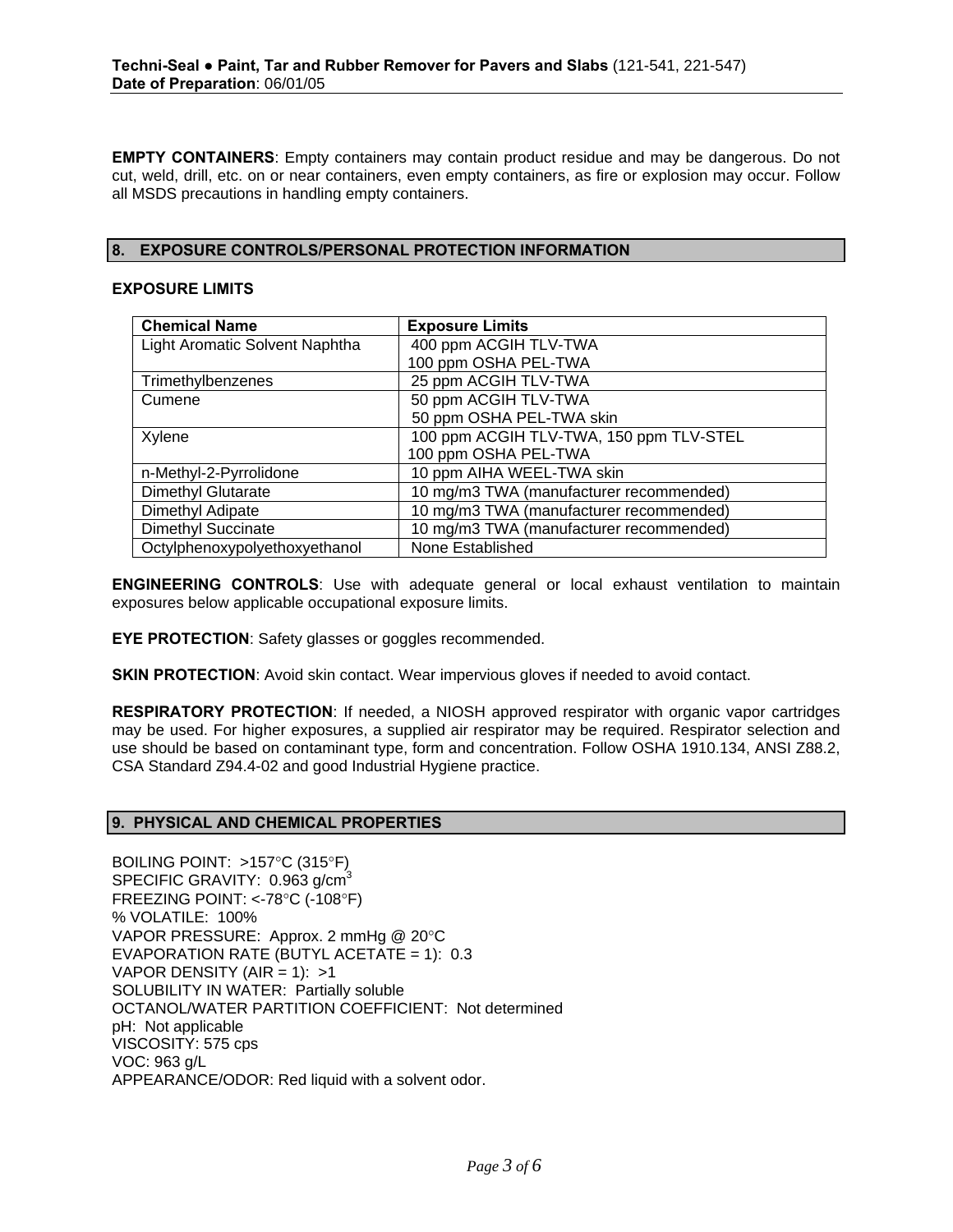## **10. STABILITY AND REACTIVITY DATA**

**STABILITY**: Stable under normal conditions of use and storage.

**INCOMPATIBILITY**: Strong mineral acids, strong bases, strong oxidizing agents.

**CONDITIONS TO AVOID**: Avoid heat, sparks, flames and all other sources of ignition.

**HAZARDOUS DECOMPOSITION PRODUCTS**: Carbon monoxide carbon dioxide, nitrogen oxides, various organic compounds and dense smoke.

#### **11. TOXICOLOGICAL INFORMATION**

## **PRODUCT HEALTH HAZARD INFORMATION**

**SKIN:** May cause irritation. Prolonged and/or repeated contact may cause severe irritation or burns. Repeated contact may cause dermatitis. May be harmful if absorbed through the skin.

**EYE**: May cause severe irritation and blurred vision.

**INHALATION**: May cause irritation of the nose, throat and upper respiratory tract. Overexposure may cause headache, dizziness, drowsiness, blurred vision and other central nervous effects. Excessive exposure may cause coma, respiratory failure, convulsions and even death.

**INGESTION**: May cause irritation of the mouth and gastrointestinal tract with abdominal pain, nausea and vomiting and nervous system effects. Aspiration hazard – aspiration of this material into the lungs during ingestion or vomiting may cause serious lung damage, which may be fatal.

**CHRONIC HEATH EFFECTS**: Chronic overexposure may cause damage to hearing, liver, kidney and spleen based on studies with laboratory animals. N-Methyl-2-Pyrrolidone has been found to cause toxicity to the fetus in animal exposed during pregnancy. None of the components of this product present at 0.1% or greater are listed as carcinogens or suspected carcinogens by IARC, NTP or OSHA.

#### **ACUTE TOXICITY VALUES**

Light Aromatic Solvent Naphtha: LD50 oral rat 8,400 mg/kg. n-Methyl-2-Pyrrolidone: LD50 oral rat 3914 mg/kg, LD50 skin rabbit 8000 mg/kg Dimethyl Glutarate: No data available Dimethyl Adipate: LD50 oral rat >5000 mg/kg, LD50 skin rabbit >5000 mg/kg Dimethyl Succinate: No data available Octylphenoxypolyethoxyethanol: LD50 oral rat 500-707 mg/kg, LD50 skin rabbit 12,300 mg/kg

## **12. ECOLOGICAL INFORMATION**

The ecological effects of this product have not been determined.

#### **13. DISPOSAL CONSIDERATIONS**

Dispose in accordance with all local, state and federal regulations.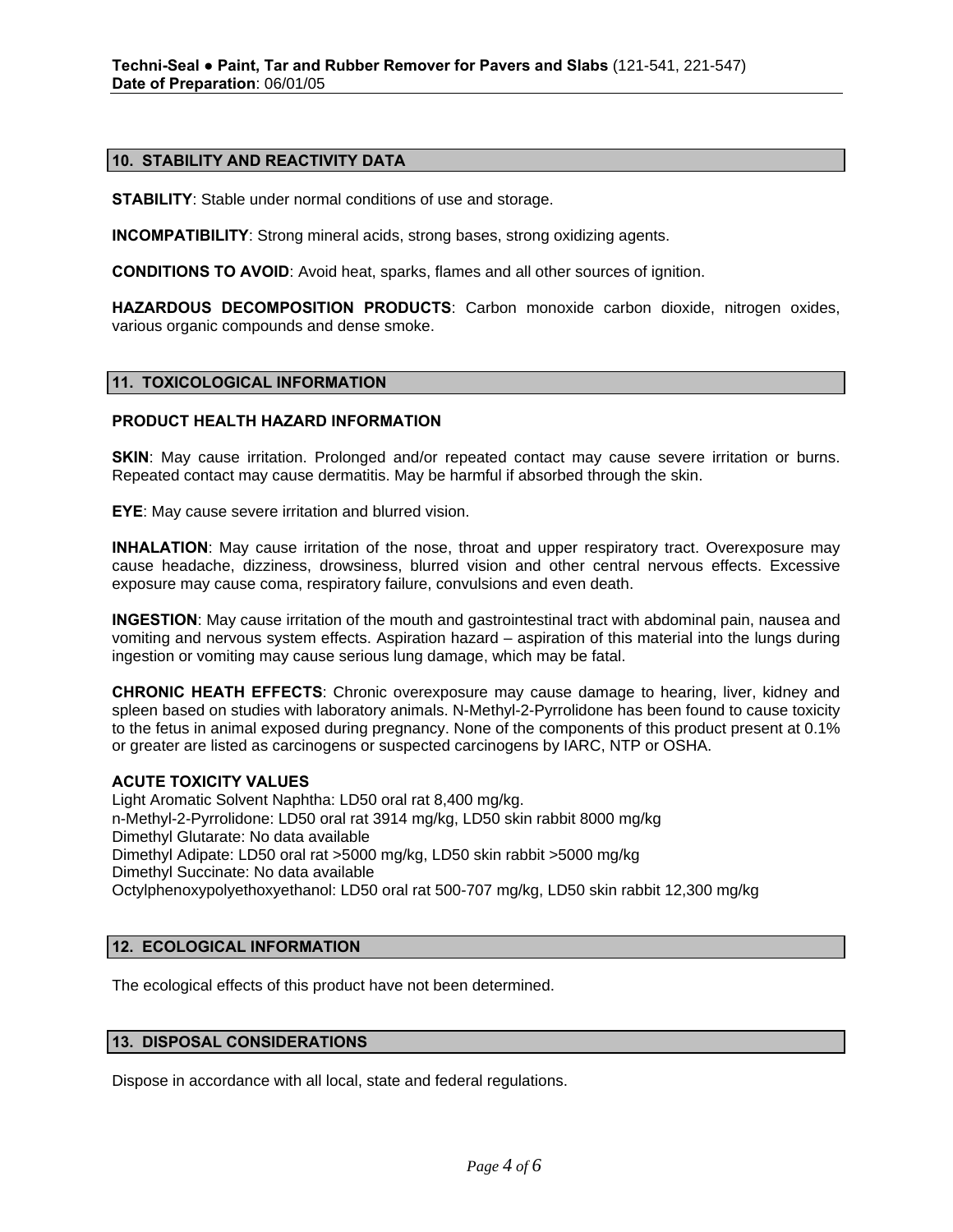#### **14. TRANSPORT INFORMATION**

DOT PROPER SHIPPING NAME: Excepted from Hazmat for ground shipment in packages less than 10,000 lbs (49CFR 173.150(f))

DOT HAZARD CLASS: N/A UN NUMBER: N/A DOT LABELS REQUIRED: None HAZARD SUBSTANCE: Xylene REPORTABLE QUANTITY: 10,000 lbs (product)

CANADIAN TDG PROPER SHIPPING NAME: Exempted from Dangerous Goods when shipped via road or rail in small means of containment (TDG Part 1.33) TDG HAZARD CLASS: N/A UN NUMBER: N/A TDG LABELS REQUIRED: None

IATA/IMDG PROPER SHIPPING NAME: Flammable Liquid, n.o.s. (Light Aromatic Solvent Naphtha) IMDG HAZARD CLASS: 3, PG III UN NUMBER: UN1993 LABELS REQUIRED: Class 3

## **15. REGULATORY INFORMATION**

#### **SARA TITLE III INFORMATION**:

**Section 311/312** (40 CFR 370) **Hazard Categories**: Acute Health, Chronic Health, Fire Hazard **Section 313** (40 CFR 372): This product contains the following chemicals subject to SARA Title III Section 313 Reporting requirement:

| n-Methyl-2-Pyrrolidone | 872-50-4      | 10-30%    |
|------------------------|---------------|-----------|
| 1,2,4-trimethylbenzene | 95-63-6       | $5 - 25%$ |
| Cumene                 | $98 - 82 - 8$ | 0-2%      |
| Xylene                 | 1330-20-7     | $0 - 1\%$ |

**Section 302** (40 CFR 355): This product does not contain chemicals listed as extremely hazardous chemicals under SUPERFUND Amendments and Reauthorization Act (SARA).

**CERCLA 103 Reportable Quantity**: Spills of this product over the RQ (reportable quantity) must be reported to the National Response Center. The RQ for the product, based on the RQ for xylene (1% maximum) of 100 lbs, is 10,000 lbs. Many states have more stringent release reporting requirements. Report spills required under federal, state and local regulations.

**EPA TSCA**: All of the components of this product are listed on the EPA TSCA Inventory.

**California Proposition 65**: This product contains the following chemicals known to the State of California to cause cancer, birth defects or other reproductive harm: n-Methyl-2-Pyrrolidone 10-30% (developmental toxicity), Benzene <0.005% (cancer, male reproductive toxicity and developmental toxicity), Toluene <0.025% (developmental toxicity)

**Canadian Environmental Protection Act**: All the components of this product are listed on the Canadian Domestic Substances List or exempt from notification requirements.

**Canadian WHMIS Classification**: Class B-3 (Combustible Liquid), Class D, Division 2, Subdivision A (Very Toxic Material causing other Toxic Effects)